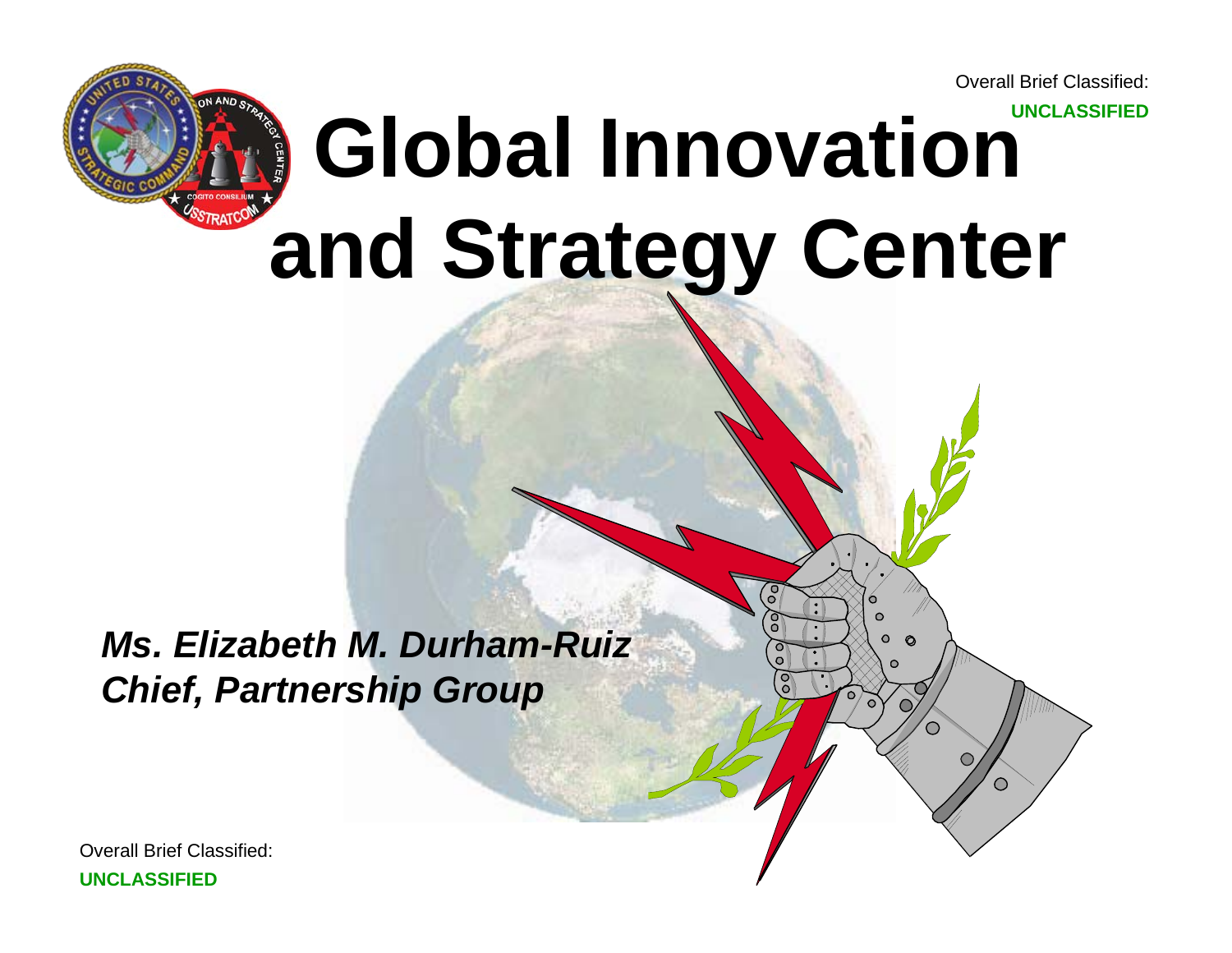



### **Mission**

**Provide unique global strategies, timely courses of action and new operational tools and analyses in support of the United States Strategic Command mission set**

## **Vision**

**To be the recognized leader throughout USSTRATCOM and the DoD at bringing innovative solution to bear against tough, 21st century challenges**

### **GISC Focus Areas**

- *Space*
- *Cyber*
- *Deterrence*
- *Data Fusion*
- *Persistent ISR*

**UNCLASSIFIED**



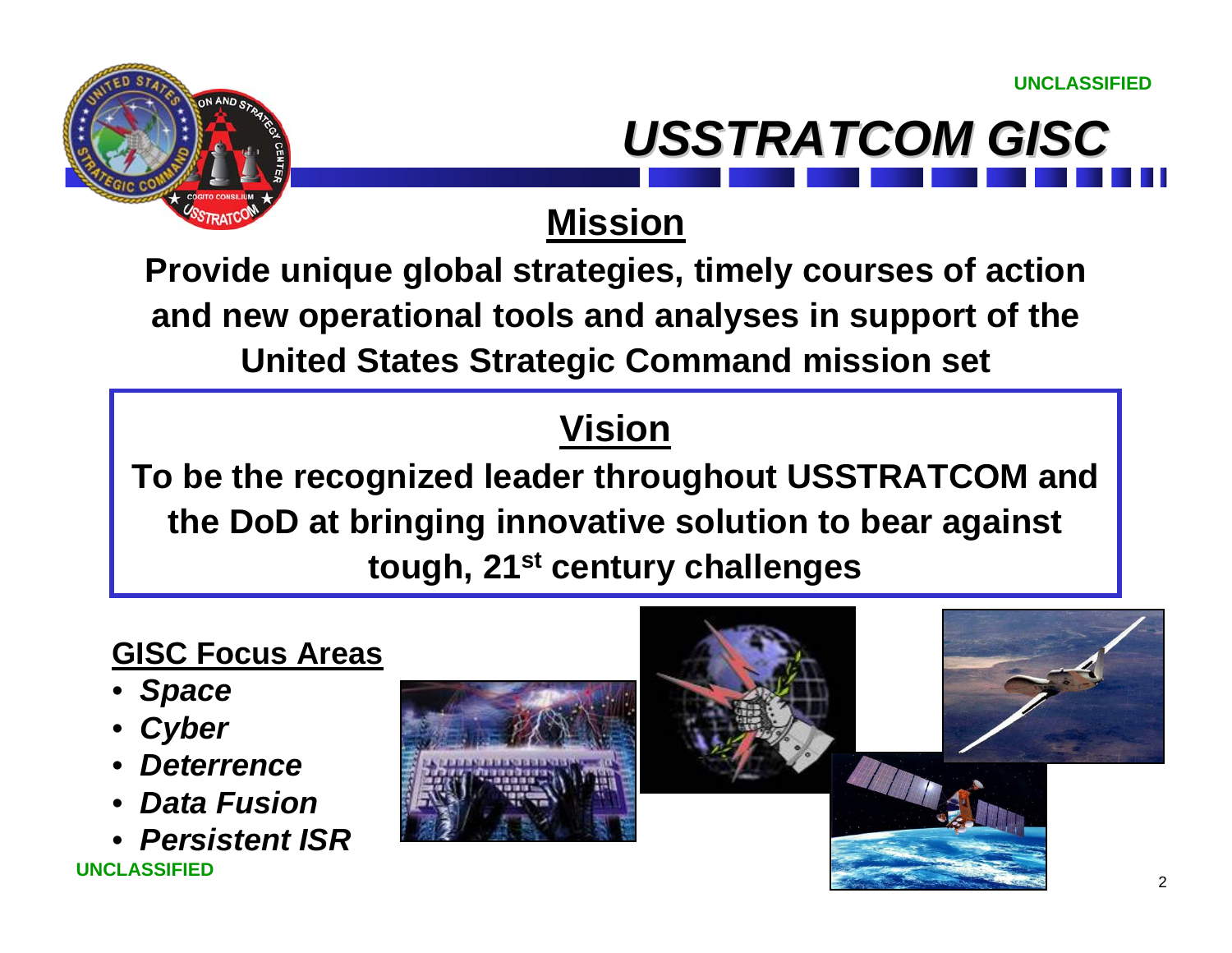



- Our adversaries do not distinguish between America's military, commercial and civilian interests
- America's strength lay in its ability to **leverage the Nation's diverse experiences and intellect**
- "We can both learn from and help others through a **proactive outreach program to nontraditional partners**. Academia, industry, think tanks, and a host of other organizations possess a wide-range of expertise and insights invaluable to finding solutions to our most pressing problems." ~ General Pace

**UNCLASSIFIEDLeverage the Nation's intellect to solve our most pressing problems**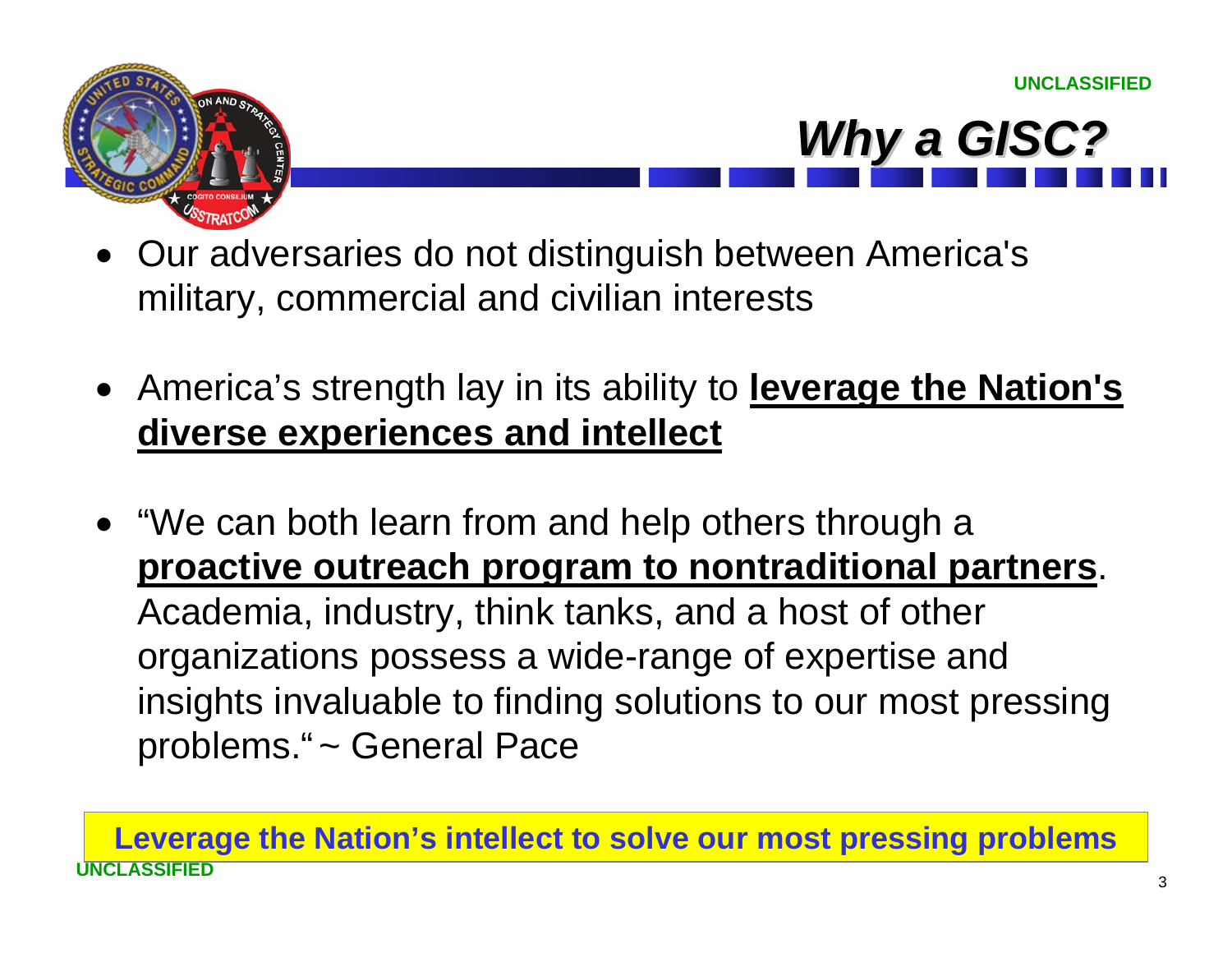

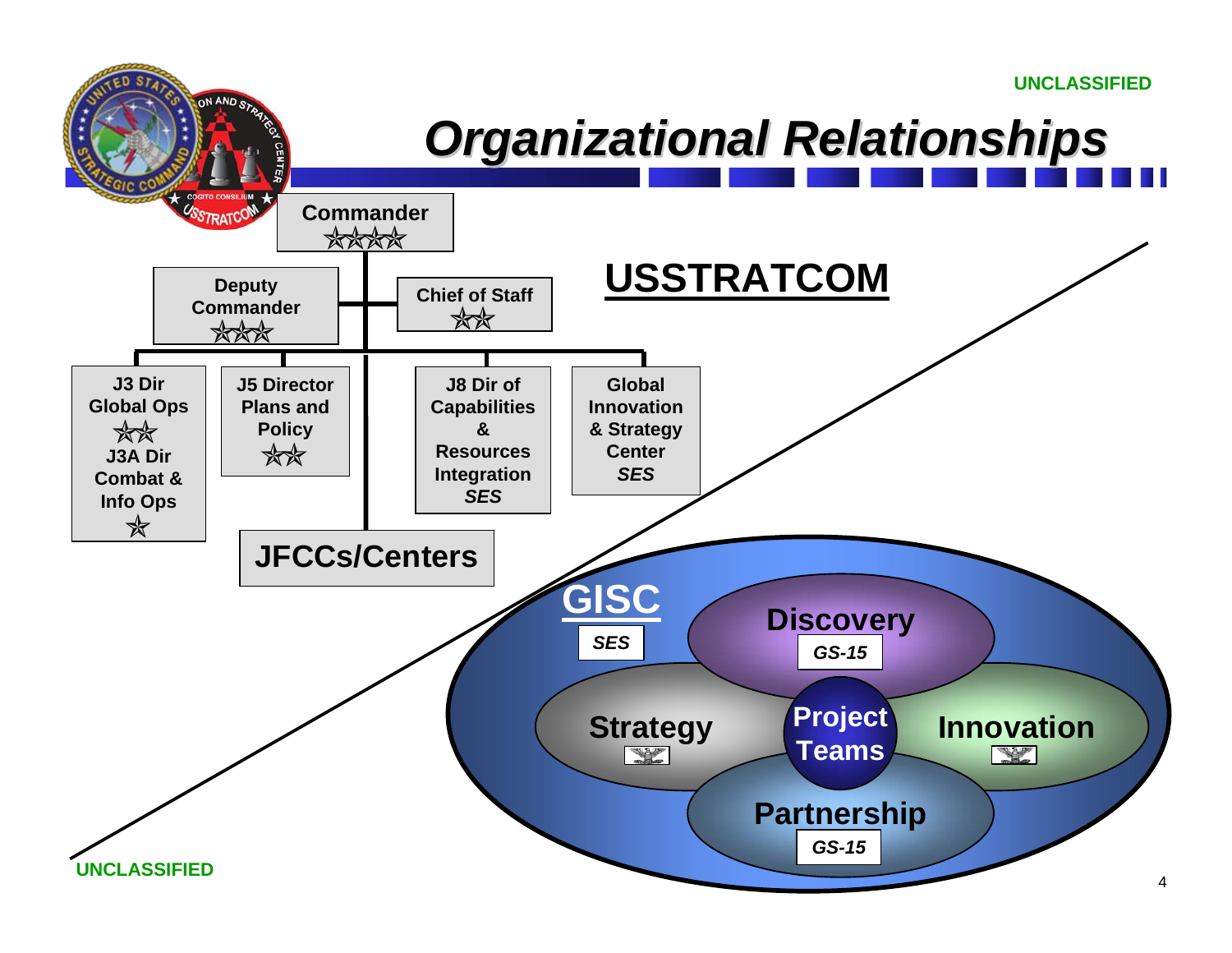# *GISC Process GISC Process*

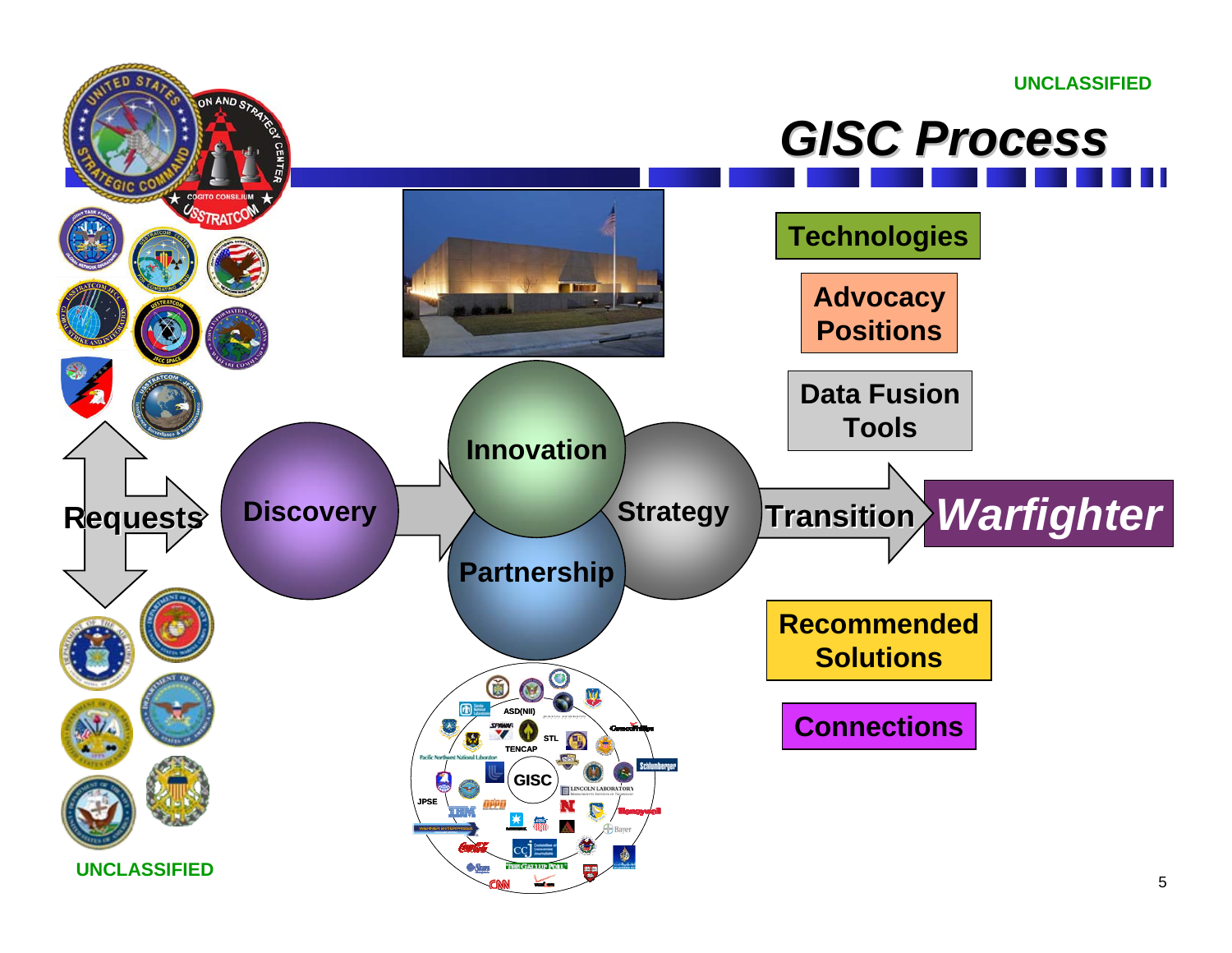

# *Pan Sahel Communications Pan Sahel Communications*

### **Jan-Apr 2007 Intern Project**

**The Challenge:** Identify communications channels in Africa focusing on Mauritania, Mali, Niger, and Chad

#### **Focus:**

- Evaluated recorded audio, radio, participatory communication, billboards, film, mobile phones, internet, digital media
- Rated methods based on access, feasibility, entertainment value, credibility, vulnerability to censorship

#### **Status:**

- Provided 11 actionable recommendations
- 100-page final report widely disseminated to DoD, DoS, and the Private Sector

### **Current Projects:**

- Space Debris Mitigation
- Tunnel Detection Technology

#### **UNCLASSIFIED**

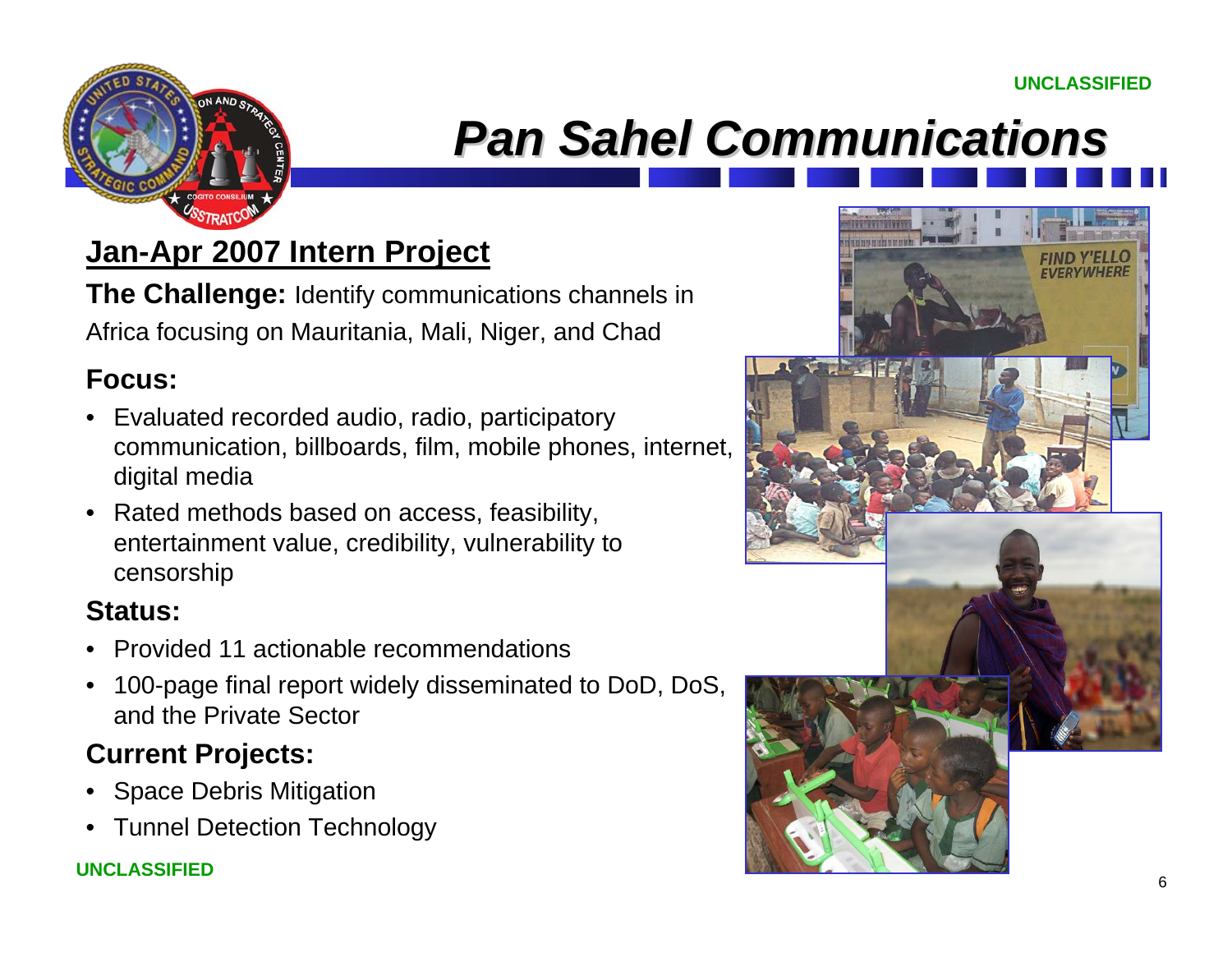



**UNCLASSIFIED**



- **Leverage the power of partnership**
- **Lean, agile, responsive and results-oriented**